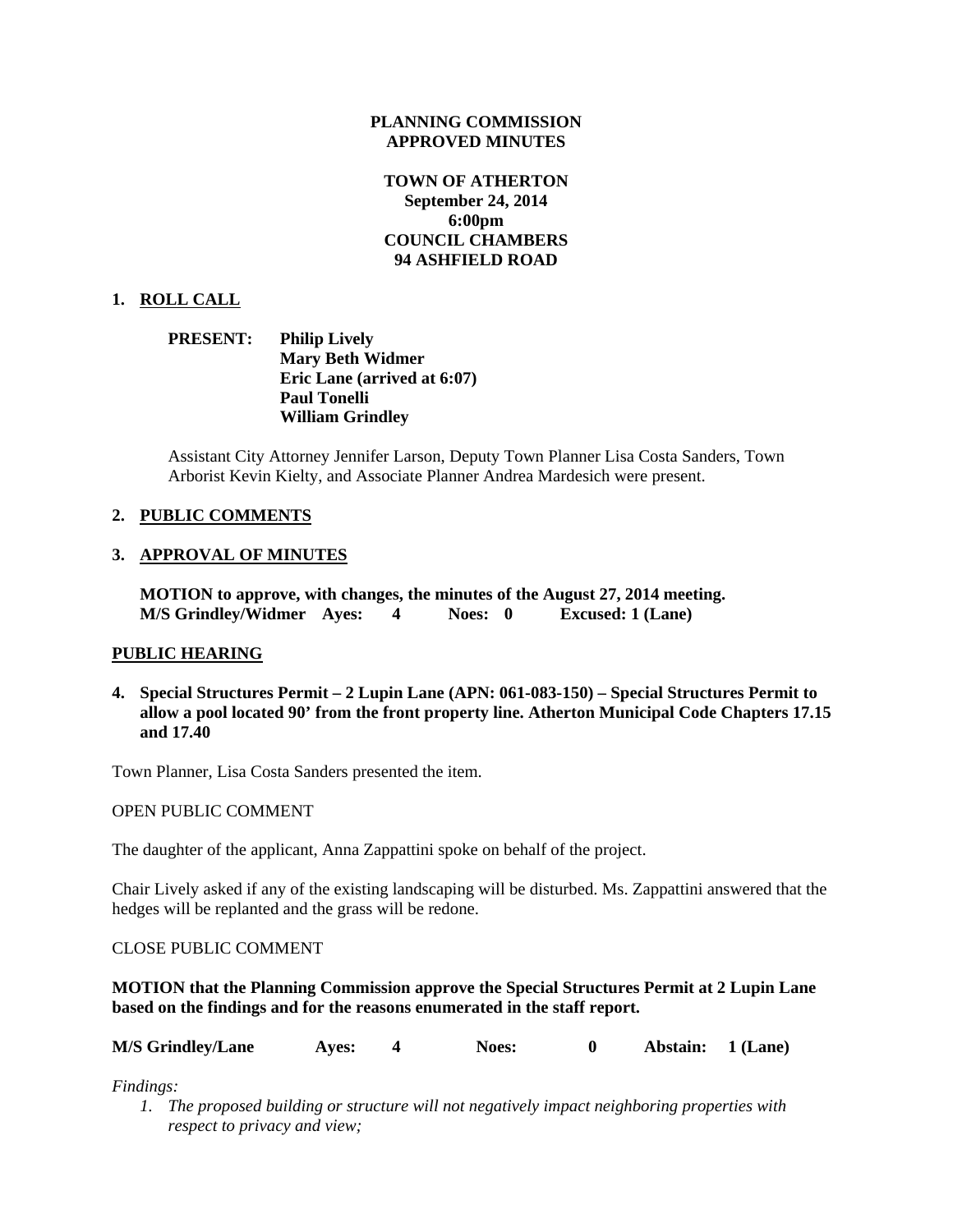- *2. The proposed building or structure complies with other development standards, restrictions, or limitations for the proposed building or structure, such as height and landscaping screening; and*
- *3. The granting of the special structure permit is consistent with the objectives of the general plan and this title.*

Chair Lively advised of the 10-day appeal period.

## **5. Variance – 395 Atherton Avenue (APN: 073-202-660) – Variance to reduce setbacks for the main residence for the property. Atherton Municipal Code Chapter 17.16, 17.32 and 17.38.**

Associate Planner, Andrea Mardesich presented the item.

Commissioner Grindley asked about the nature of the concern expressed by the neighbor. Andrea Mardesich noted that it was the visual impact, the creek backup and the lack of existing landscaping.

### OPEN PUBLIC HEARING

Nancy Feinholz, project architect, spoke on behalf of the project. She noted that the subject property has a filtered view of the neighboring property and the landscaping could be densely filled in.

The Commission and Ms. Feinholz discussed the three options being presented to the Planning Commission.

Assistant City Attorney explained that for another option to be considered, the meeting would need to be re-noticed for the item to be properly agendized.

## CLOSE PUBLIC HEARING

## **MOTION that the Planning Commission continue the item until a firm proposal is submitted by the applicant.**

**M/S Grindley/Tonelli Ayes: 4 Noes: 1 (Lane)** 

**MOTION to rescind the prior motion.** 

**M/S Grindley/Lane Ayes: 5 Noes: 0** 

**MOTION that the Planning Commission approve the Variance at 395 Atherton Avenue based on the findings and for the reasons enumerated in the Staff Report, subject to the conditions listed in the draft Variance to allow 45' front, side and rear setbacks for the main residence.** 

#### **M/S Lane/Tonelli Ayes: 5 Noes: 0**

*Findings:* 

- *1. There are special circumstances applicable to the property, including size, shape, topography, location or surroundings, where the strict application of the Zoning Title deprives such property of privileges enjoyed by other property owners in the vicinity and under identical land used zoning district classification.*
- *2. Granting the Variance does not constitute a grant of special privileges inconsistent with the limitations upon other properties in the vicinity and zone in which such property is situated.*
- *3. Granting the Variance will not adversely affect the interest of the public or the interest of the residents and property owners in the vicinity of the premise in question.*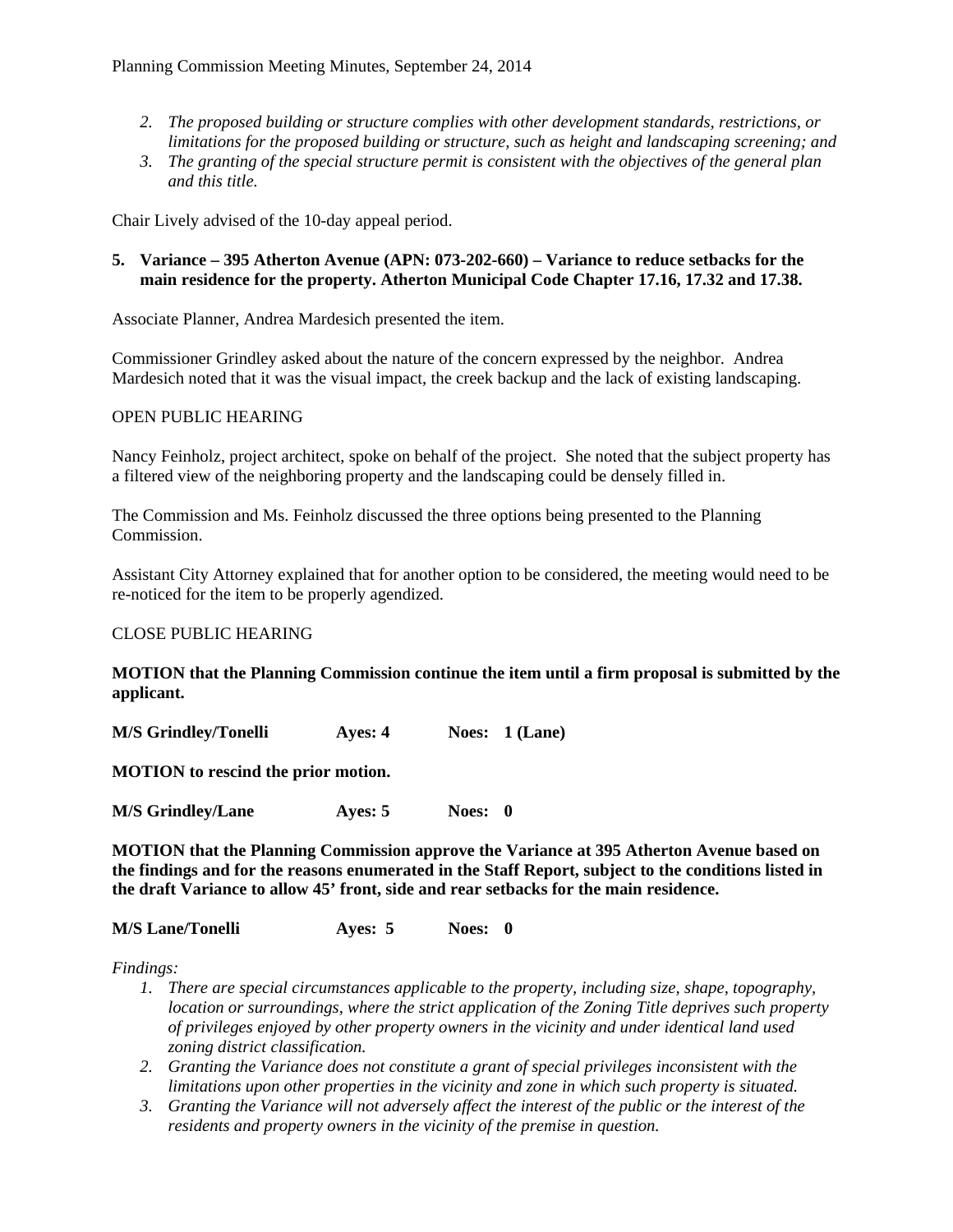*4. The granting of the Variance is consistent with the objectives of the General Plan and the Zoning Code.* 

Chair Lively advised of the 10-day appeal period.

# **6. Conditional Use Permit – 50 Valparaiso Avenue (APN: 070-360-070) – Conditional Use Permit to allow the construction of an addition to Stent Hall and an addition to the Creative Arts & Design Center. Atherton Municipal Code Sections 17.36.030 and 17.12.**

Town Planner, Lisa Costa Sanders introduced the item. She also introduced the Town's CEQA consultant, Katrina Hart Hollick who prepared the addendum to the existing Mitigated Negative Declaration.

## OPEN PUBLIC COMMENT

Than Healy, Head of School of Menlo School, spoke on behalf of the project. He explained the need for expansion. He noted that there will be no increase in staff or student enrollment and reminded the Commission that the School is separate from the College.

Commissioner Lane and Chair Lively expressed interest in hearing more information on upcoming projects when the School brings its five year plan before the Commission. The Commission would like more transparency. Mr. Healy expressed concern with the Commission's perception of the School. Chair Lively clarified that he would like to see the Master Plan look forward and not back.

Jeff Barry, resident and member of the Menlo Construction committee, spoke on behalf of the project.

David McAdoo, Director of Operations and Construction for Menlo School gave an overview of the project. He noted that the addition will act as a "plug" for noise and activity to the central hub of the school. He gave information on landscape screening and also noted that the vibration driving during construction will not be used.

Chair Lively asked about the timeline of the project. Mr. McAdoo answered that Stent Hall is expected to complete in mid-March of 2015.

Discussion ensued on the details about the project. Mr. McAdoo explained the School's interaction with the surrounding neighbors.

Than Healy addressed the Commission and suggested that the School withdraw and continue the application for the Creative Arts and Design Center.

## CLOSE PUBLIC COMMENT

**MOTION to adopt the Addendum Initial Study/Mitigated Negative Declaration and Mitigation Monitoring Reporting Program for the Program for the Project and declare that the Commission has considered the Addendum IS/MND and MMRP prior to making a decision on the project.** 

**M/S Lane/Widmer Ayes: 5 Noes: 0** 

**MOTION to approve the draft Conditional Use Permit Certificate for the Head of School Suite Addition to Stent Hall.** 

**M/S Grindley/Lane Ayes: 5 Noes: 0**